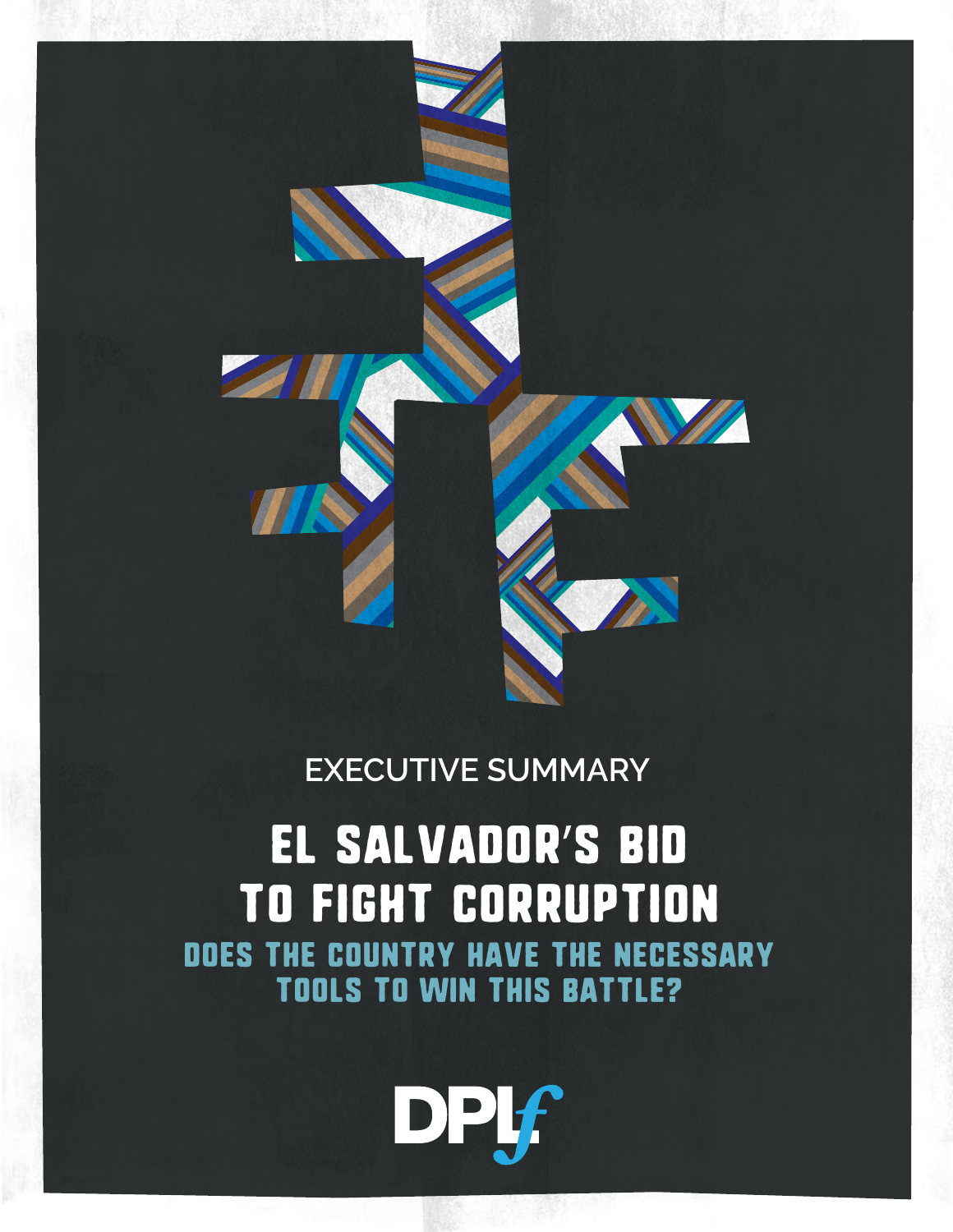#### **EXECUTIVE SUMMARY**

### **EL SALVADOR'S BID TO FIGHT CORRUPTION** DOES THE COUNTRY HAVE THE NECESSARY **TOOLS TO WIN THIS BATTLE?**

- While there have been a number of criminal proceedings in El Salvador that have unearthed serious cases of corruption and resulted in the punishment of a few high-level officials, **doubts remain about the willingness and capacity of Salvadoran institutions** to dismantle the criminal organizations that, to varying degrees and in various forms, have permeated State institutions.
- Although Latin America offers comparative experiences with international support in the fight against impunity, El Salvador has opted to tackle corruption with **strictly national tools and institutions**. However, according to the report published annually by Transparency International, this has not reversed the **perception that impunity is widespread** in the country. Furthermore, according to comparative estimates, "hidden" crime rates in El Salvador are extremely high: 90 out of every 100 crimes committed go unreported.
- This climate of impunity is detrimental to the fight against corruption in El Salvador for two reasons: first, because it reveals a system incapable of investigating crimes that involve complex structures and networks; and second, because it also shows that **the independence of justice institutions lacks sufficient safeguards** to shield them from the pressure exerted by groups with an interest in thwarting the fight against corruption.
- Apart from some sporadic investigative journalism efforts, El Salvador has **no publicly available information on basic impunity statistics** such as the number of investigations resulting in convictions in a given period—for any crime. Nor is there transparency regarding the work of the Office of the Prosecutor General, since, for example, its case prioritization criteria and strategic guidelines are not available to the public. It is telling that the Prosecutor General presents his **criminal prosecution policy plans** at the end of his term, when he will no longer be able to execute them, rather than at the beginning of his term.
- At the international level, El Salvador has signed and ratified the most important anti-corruption instruments and has been evaluated by their monitoring mechanisms, but it **has done little to put the law into practice**. Thus, for instance, it has failed to show implementation of the recommendations and observations made by the MESISIC to create a mechanism that produces statistics on corruption cases investigated and adjudicated, and on the revenues brought into the public coffers as a result of the imposition of penalties.

Without this information, it is virtually impossible to conduct a true assessment of the obstacles to justice in the fight against corruption, or to design evidence-based public anti-corruption policies.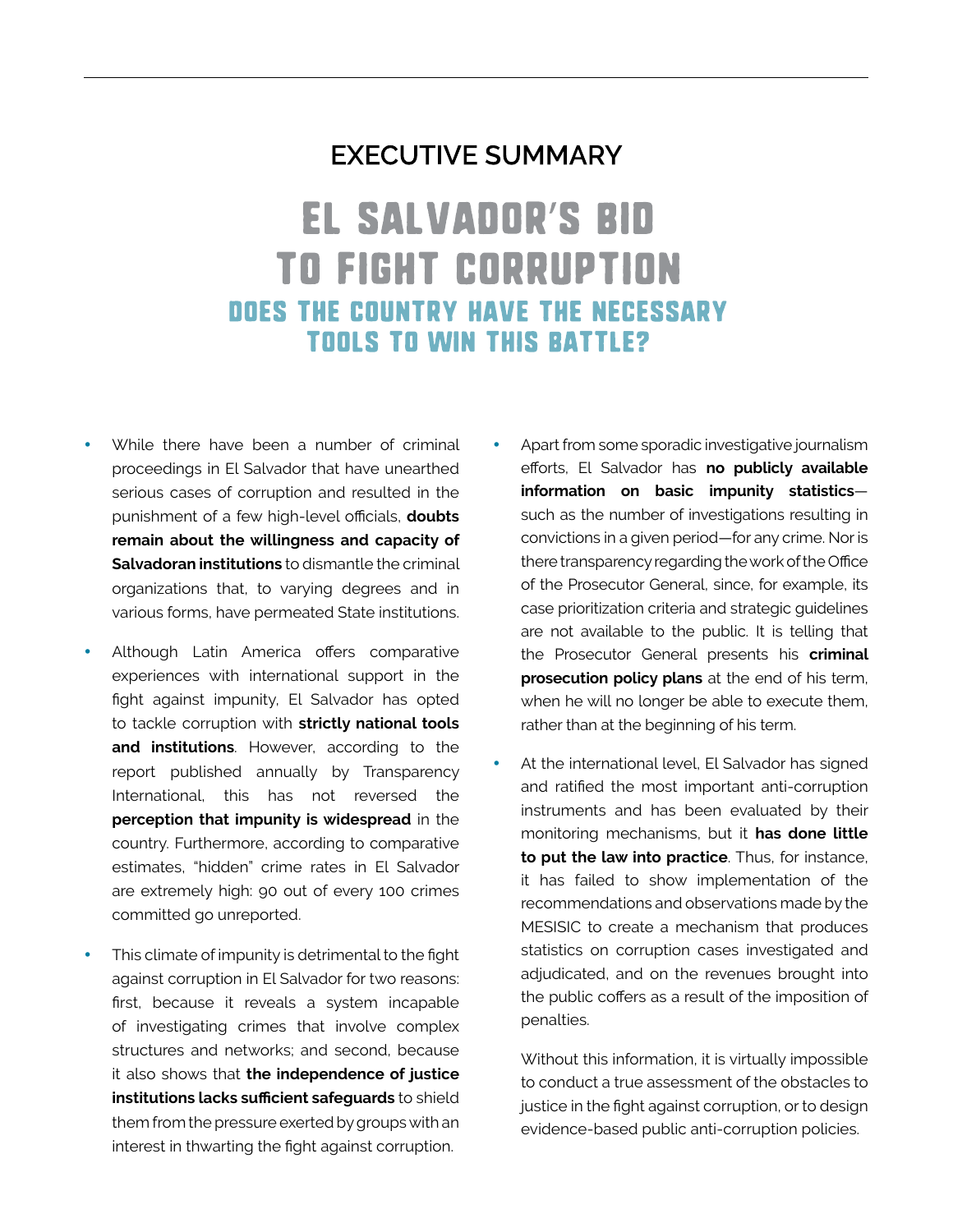- At the domestic level, the impunity problem **is not due to a shortage of institutions tasked with combating corruption (more than 15 in total), but to the way in which they exercise the powers conferred on them by the national legal framework.**
- One of the causes lies in the way in which **the heads of the oversight institutions are appointed**. The selection of the chief anticorruption authorities is absolutely political, since this power falls to the Congress, which appoints them by means of procedures with few safeguards against undue influences, and in which there are wide margins of discretion that leave room for the interplay and negotiation of different types of interests. Moreover, unlike other countries in the region—which prohibit it— El Salvador allows for the **reelection** of these authorities. This is a factor that generally creates disincentives for investigating and punishing those who have the power to confirm those appointments.

Unlike other countries that also have political appointment mechanisms, in El Salvador the **regulation is minimal and inadequate**, especially with regard to the appointment of the Prosecutor General. This creates a substantial risk that the appointment of oversight authorities will not necessarily be determined by the candidates' merit and their ability to prosecute corruption.

- Despite its powers to monitor the proper use of public resources and investigate the officials who manage them, the **Court of Auditors of the Republic** seems not to prioritize the identification of patterns or gather information to understand how corruption networks work. Nor does it have the power to initiate or assist in the criminal investigation of corrupt acts, which is under the purview of the Office of the Prosecutor General.
- The **Integrity Division, which is part of the Supreme Court of Justice,** is one of the institutions with the greatest potential to combat

corruption, since it has the authority to receive financial disclosure statements from public officials at the beginning and end of their terms, verify their accuracy, and report any signs of unjust enrichment to the Plenary of the Court.

Nevertheless, it is a weakened body, which has only acted under pressure and demands from civil society organizations. Its case selection criteria are not public, and since June 2017, based on the argument of protecting the reputation rights of officials under investigation, it has kept all its audit reports confidential, thus keeping citizens from knowing about and demanding the investigation of cases with major social impact.

- The **Office of the Prosecutor General of El Salvador** has shown undeniable progress in the criminal prosecution of senior officials in specific cases, but generally on the basis of evidence produced by other institutions, especially the Integrity Division of the Supreme Court; it has not demonstrated that it has—by itself—the capacity to detect, investigate, and prosecute corruption cases, although it can act independently of other oversight institutions. Generally speaking, it is an opaque institution, reluctant to provide complete, timely, and accessible information, and one lacking a culture of transparency and accountability. In spite of this, it should be acknowledged that it has pushed for important amendments to its organic law, which, after being passed by the Legislative Assembly, were vetoed by the President.
- **El Salvador has a Law on the Unjust Enrichment of Public Servants** that dates back to 1959, but it has rarely been enforced. Attempts to replace it with a new modern Integrity Act have been unsuccessful so far.

El Salvador was one of the last Central American countries to pass a **Public Information Access**  Act, which was accomplished thanks to the initiative of civil society. The **Access to Information Institute** has been an important player in the fight for transparency and accountability, but its work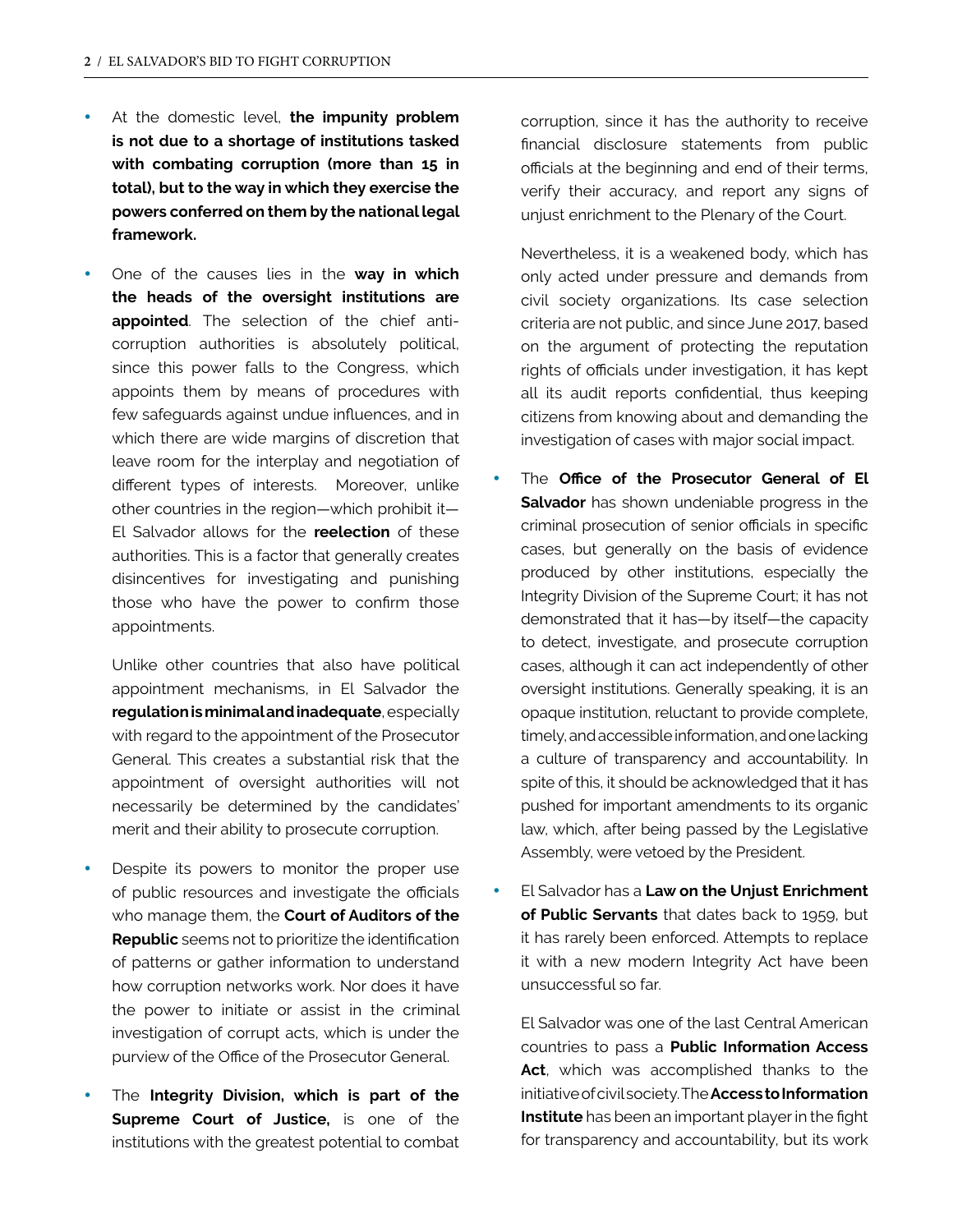has encountered resistance from other bodies, especially the Plenary of the Supreme Court of Justice, which has ruled that audit reports on the assets of public servants produced by its Integrity Division are "confidential."

- **There is a Government Ethics Act and a Tribunal** responsible for its enforcement that has both preventive and punitive functions. However, this tribunal can only suspend officials and impose fines, since dismissal only occurs upon a criminal conviction, which depends on the initiative of the Office of the Prosecutor General. In addition, there is a strong political component to the way in which the members of the tribunal are appointed, which means that this body ultimately depends on the same people it might need to investigate.
- In El Salvador, **nepotism** is not among the offenses contained in the Criminal Code, and is only an infraction punishable by a fine under the Government Ethics Act, so the consequences of violating the rules are minimal. Several senior and former State officials have been sanctioned by the Government Ethics Tribunal for hiring family members.
- In recent years, a number of **cases have come to light that illustrate the seriousness of corruption in El Salvador**. Perhaps the most emblematic is that of the confidential expenditures of the Presidency of the Republic: during at least five different presidential terms, funds were discretionally distributed to public servants and private actors in amounts accounting for up to 60% of the total expenditures of the Executive Branch, from a budget line that received funds diverted from other branches of government, secretly and without any oversight mechanism. Another illustrative example is the fact that the country's former Prosecutor General is currently under arrest and awaiting criminal prosecution for having received bribes in exchange for not prosecuting or hindering the prosecution of serious cases of corruption.

## CONCLUSIONS

- The fight against corruption has taken root in public debate and political discourse in El Salvador. The drive of an insistent community of investigative journalists has been a decisive factor in activating legal and institutional mechanisms against senior officials who have benefited from the diversion of public resources. **The main source of information on major corruption cases is journalistic investigation, rather than any investigations carried out by the State institutions** with that mandate.
- Generally speaking. El Salvador has the institutions and legal resources needed to fight corruption. **There are no insurmountable legal gaps, but there are aspects that can be improved** (unconnected dots, some overlaps in functions, procedural obstacles that preclude the use of one legal route when another is underway, etc.). Comprehensive reform that unifies all these resources in one system is possible if the political will exists.
- El Salvador has **major challenges** in the fight against corruption. The first is to provide the oversight institutions, **especially the Prosecutor's Office**, with the **actual conditions they need to act autonomously and independently**. To this end, an inevitable aspect that must be examined—and without which there can be no substantive progress against corruption—is the highly political system that currently exists to appoint the heads of those institutions.
- The second is to invest in **strengthening the capacity of the Prosecutor's Office to investigate crimes, especially complex crimes**. If this is not achieved, the results—whether few or many—will continue to depend on its ability to produce objective evidence, and on what other institutions or investigative journalists are able to produce.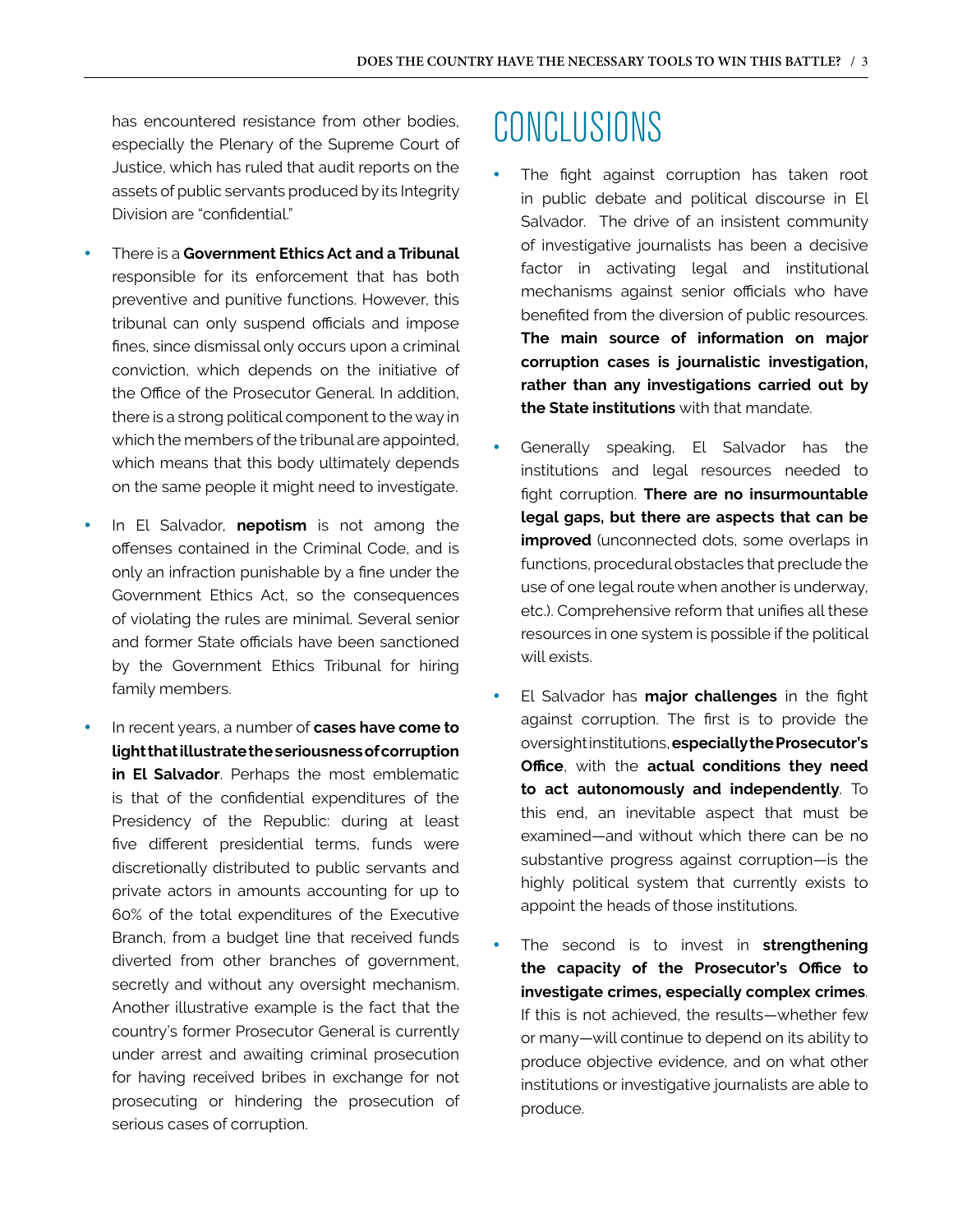- Third, the knowledge and use of available tools **for public oversight of the civil service should be promoted**. The culture of accountability should be fostered in different sectors of civil society.
- Finally, there is a need to ensure the **availability of public, accessible, systematized, useful, and timely information**, especially with regard to oversight institutions whose mandate is directly related to the fight against corruption.

# RECOMMENDATIONS

1. **Review the design of the mechanisms for the appointment of the top corruption control authorities** in El Salvador: the Prosecutor General, judges of the Court of Auditors, the Government Ethics Tribunal, the Institute for Access to Information, and the Supreme Court Justices.

This entails **revising the existing political model** to bring it into line with international standards on transparency, openness, the identification of merit, civil society participation, and equality and nondiscrimination. One important measure would be **to promote the enactment of a general law on second-tier appointments** that incorporates safeguards to reduce the amount of discretion in the evaluation and appointment process.

- 2. **Review the design of the internal and external accountability mechanisms of oversight institutions.** It is important that these mechanisms are democratic, in the sense of involving civil society.
- 3. Undertake a comprehensive evaluation of oversight institutions and the regulatory framework for combating corruption in order to identify unconnected dots, regulatory gaps,

interference or duplication of functions, or procedural impediments that can be eliminated or removed, as well as opportunities to enhance inter-institutional cooperation or tools that can be strengthened, with a view to **coordinating these institutions and standards in a** *systembased* **approach**.

- 4. **Strengthen the Office of the Prosecutor General's capacity to investigate corruption offenses.** To this end, the first step is to carry out a comprehensive assessment of the prosecutor's office and police institutions in order to identify strengths and weaknesses, and thus establish a basic working model.
- 5. Resume the debate on the operational and budgetary autonomy of a **special prosecutor's office to combat corruption** within the structure of the Office of the Prosecutor General, whose head is elected and supervised through special mechanisms, and which incorporates safeguards similar to those applicable to the election of the Prosecutor General. It is also important to encourage a new legislative debate that will lead to the overriding of the presidential veto on the initiative to amend the organic law of the Prosecutor's Office regarding the autonomy of the **Financial Intelligence Unit (FIU)**.
- 6. Assess the need to **request international support to establish a special mechanism to tackle corruption and impunity in El Salvador**.
- 7. Promote the **passage of a new Integrity Act** that is consistent with other existing anti-corruption regulatory instruments and that governs the disclosure of audit reports in accordance with international standards for access to public information. It is recommended that the draft of this important legal instrument be subject to a broad public debate, with the participation of civil society in an open parliament format.
- 8. **Until the Integrity Act is passed, it is recommended that the Plenary of the**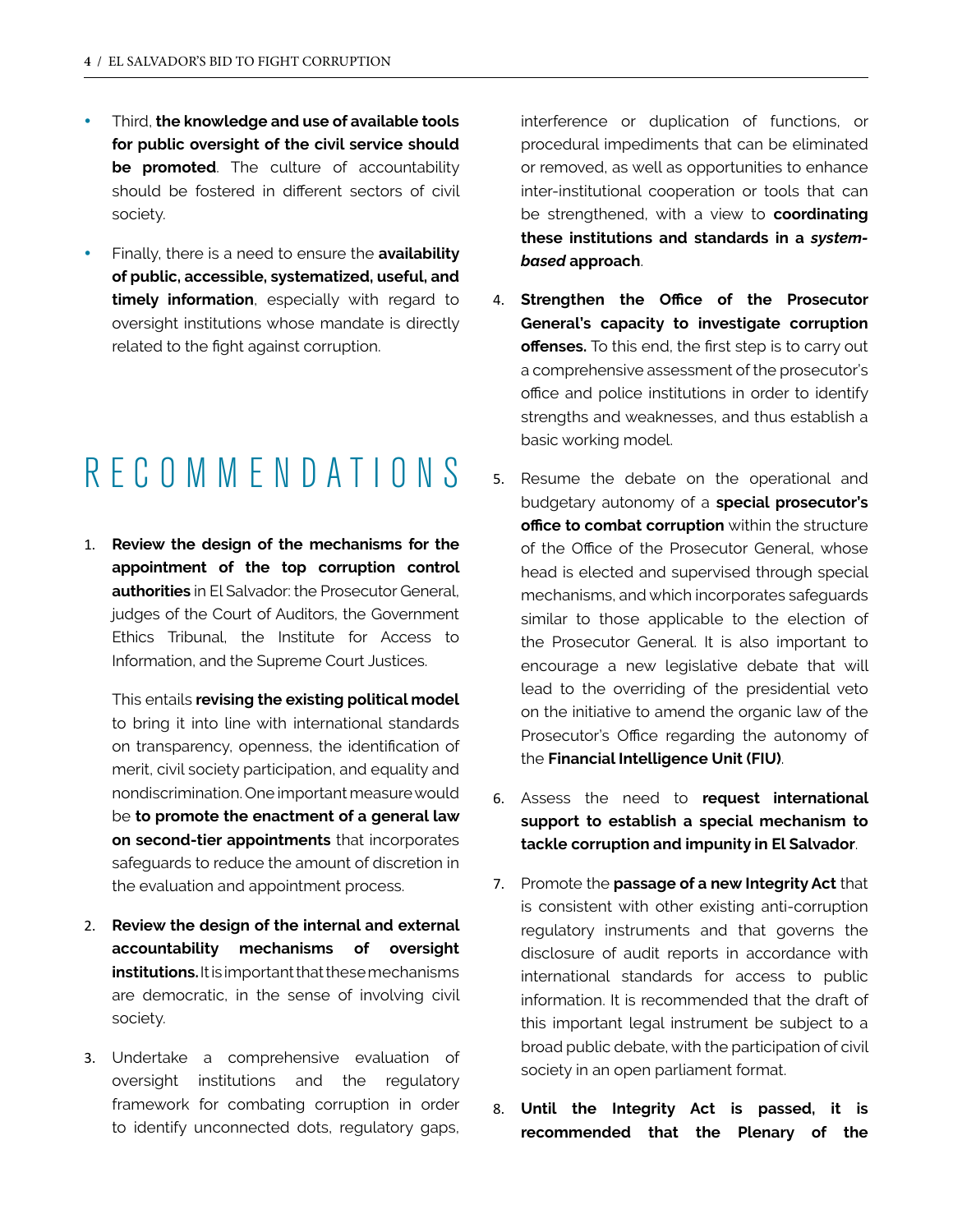**Supreme Court of Justice lift the existing confidentiality of the audit reports prepared by its Integrity Division** and their background documents, consistent with the right of access to public information recognized in international commitments assumed by the State of El Salvador.

9. **Introduce mechanisms that allow for the effective participation of civil society in spaces strategically linked to the fight against corruption**, such as regulating mechanisms for effective participation in the selection and appointment of oversight authorities, in the accountability mechanisms of such institutions, in the reporting of corrupt acts, and in the formulation of policies to criminalize or prosecute the phenomenon of corruption, among others. The possibility of civil society involvement in criminal proceedings on corruption, through procedural devices such as the private prosecutor or civil party, is another tool that can be strengthened.